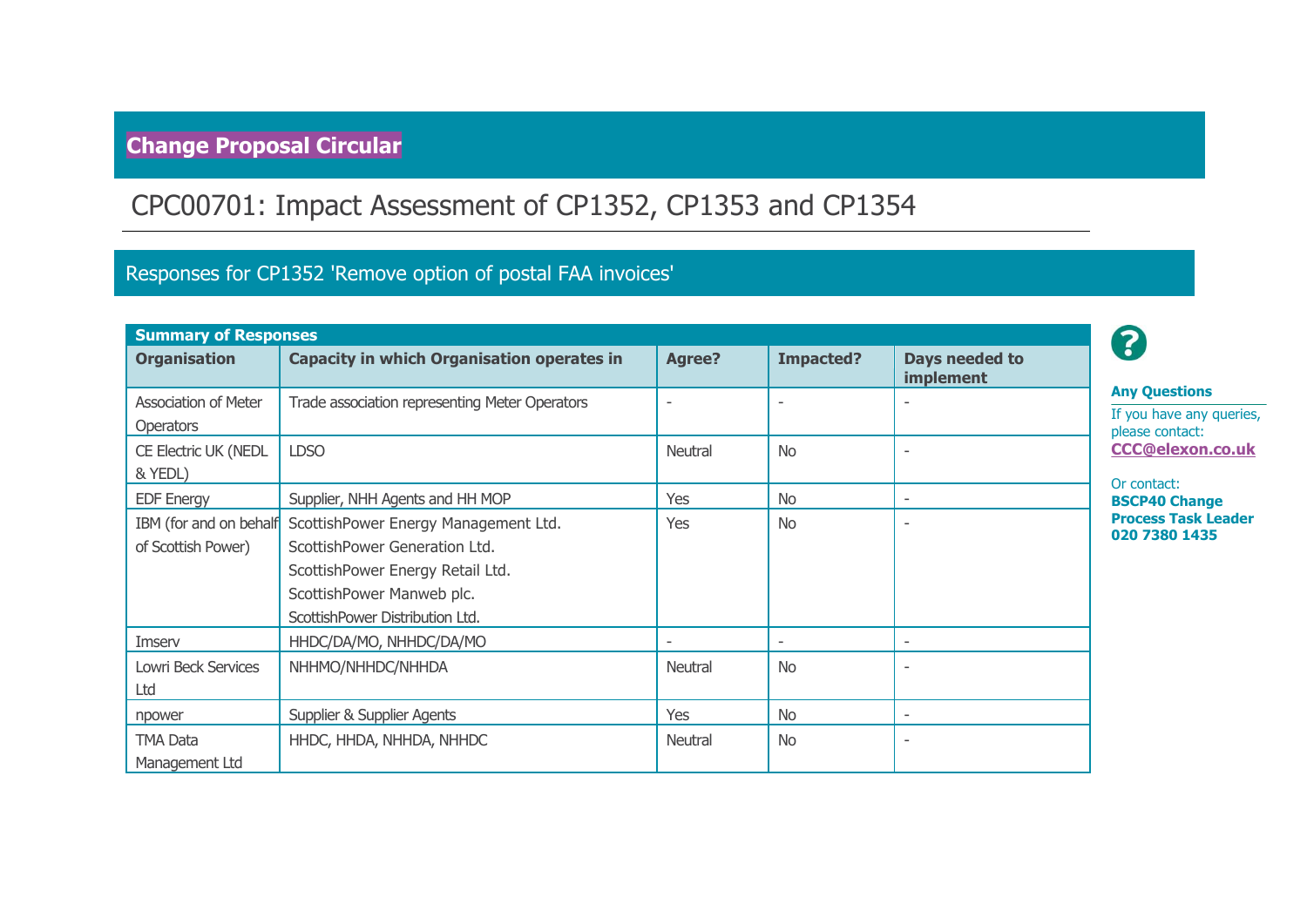| <b>Summary of Responses</b> |                                                |                          |  |
|-----------------------------|------------------------------------------------|--------------------------|--|
|                             | Wessex Water Energy 2,500 electricity supplies | $\overline{\phantom{a}}$ |  |
| Group                       |                                                |                          |  |

| <b>Detailed Impact Assessment Responses</b>      |                          |                          |                          |  |
|--------------------------------------------------|--------------------------|--------------------------|--------------------------|--|
| <b>Organisation</b>                              | <b>Agree?</b>            | <b>Impacted?</b>         | <b>Comments</b>          |  |
| Association of Meter<br>Operators                | $\overline{\phantom{a}}$ | $\overline{\phantom{a}}$ | $\overline{\phantom{a}}$ |  |
| CE Electric UK (NEDL<br>& YEDL)                  | Neutral                  | <b>No</b>                | $\overline{\phantom{a}}$ |  |
| <b>EDF Energy</b>                                | Yes                      | <b>No</b>                | $\overline{\phantom{a}}$ |  |
| IBM (for and on behalf Yes<br>of Scottish Power) |                          | <b>No</b>                | $\overline{\phantom{a}}$ |  |
| Imserv                                           | $\overline{\phantom{a}}$ | $\overline{\phantom{a}}$ | $\sim$                   |  |
| Lowri Beck Services<br>Ltd                       | Neutral                  | <b>No</b>                | $\overline{\phantom{a}}$ |  |
| npower                                           | Yes                      | <b>No</b>                | $\sim$                   |  |
| TMA Data<br>Management Ltd                       | Neutral                  | <b>No</b>                | $\overline{\phantom{0}}$ |  |
| Wessex Water Energy<br>Group                     | $\overline{\phantom{a}}$ | $\overline{\phantom{a}}$ | $\overline{\phantom{a}}$ |  |

CPC00701

29 September 2011

Version **Error! Unknown document property name.**

Page 2 of 10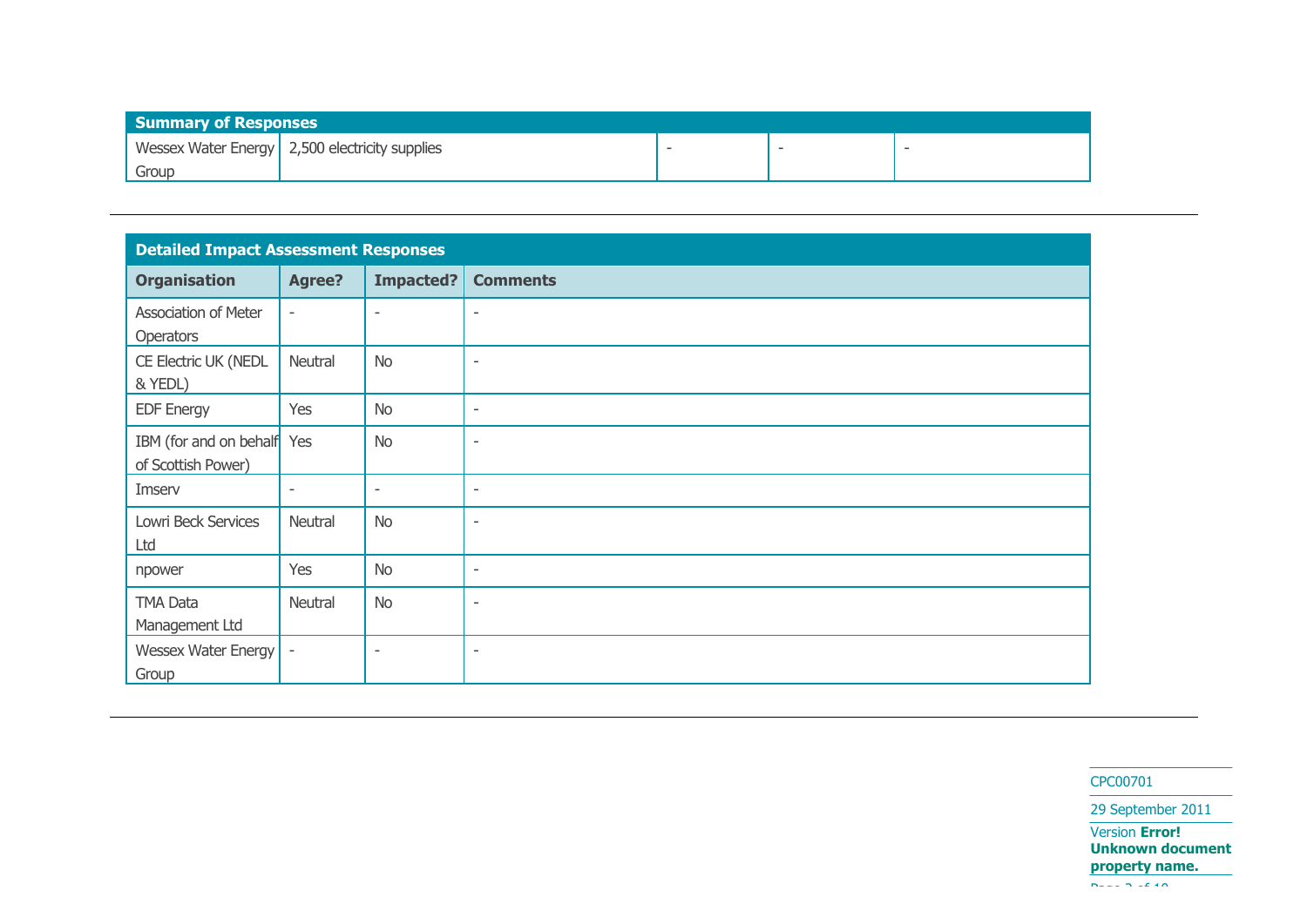### Responses for CP1353 'Including the ECOES Meter Information flow (D0312) in BSCP514'

| <b>Summary of Responses</b>                     |                                                                                                                                                                           |               |                  |                             |  |  |  |
|-------------------------------------------------|---------------------------------------------------------------------------------------------------------------------------------------------------------------------------|---------------|------------------|-----------------------------|--|--|--|
| <b>Organisation</b>                             | <b>Capacity in which Organisation operates in</b>                                                                                                                         | <b>Agree?</b> | <b>Impacted?</b> | Days needed to<br>implement |  |  |  |
| <b>Association of Meter</b><br><b>Operators</b> | Trade Association representing Meter Operators                                                                                                                            |               | ٠                | $\overline{\phantom{a}}$    |  |  |  |
| npower                                          | Supplier & Supplier Agents                                                                                                                                                | Yes           | <b>No</b>        | $\overline{\phantom{a}}$    |  |  |  |
| CE Electric UK (NEDL<br>& YEDL)                 | <b>LDSO</b>                                                                                                                                                               | Yes           | Yes              | $\overline{\phantom{a}}$    |  |  |  |
| <b>EDF Energy</b>                               | Supplier, NHH Agents and HH MOP                                                                                                                                           | Yes           | Yes              | 30                          |  |  |  |
| IBM (for and on behalf<br>of Scottish Power)    | ScottishPower Energy Management Ltd.<br>ScottishPower Generation Ltd.<br>ScottishPower Energy Retail Ltd.<br>ScottishPower Manweb plc.<br>ScottishPower Distribution Ltd. | Yes           | <b>No</b>        | $\overline{\phantom{a}}$    |  |  |  |
| Imserv                                          | HHDC/DA/MO, NHHDC/DA/MO                                                                                                                                                   | Yes           | Yes              | $\overline{\phantom{a}}$    |  |  |  |
| Lowri Beck Services<br>Ltd                      | NHHMO/NHHDC/NHHDA                                                                                                                                                         | Yes           | Yes              | 60                          |  |  |  |
| <b>TMA Data</b><br>Management Ltd               | HHDC, HHDA, NHHDA, NHHDC                                                                                                                                                  | Yes           | <b>No</b>        | $\overline{\phantom{a}}$    |  |  |  |
| <b>Wessex Water Energy</b><br>Group             | 2,500 electricity supplies                                                                                                                                                | Yes           | <b>No</b>        | $\overline{\phantom{a}}$    |  |  |  |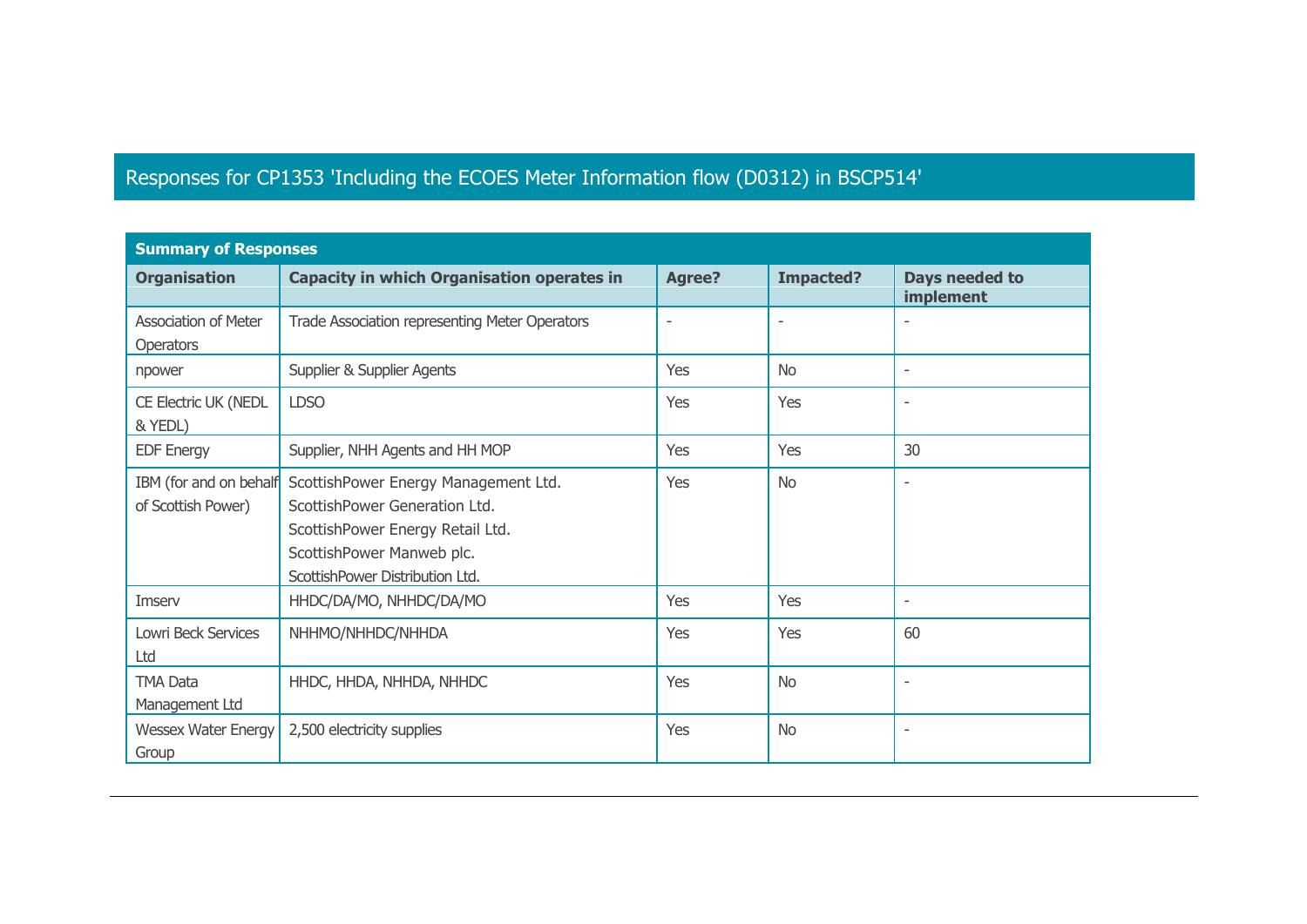| <b>Detailed Impact Assessment Responses</b>     |               |                          |                                                                                                                                                                                                                                                                                                                                                                                                                                                                                                                                                                                                                                                                                                                                          |
|-------------------------------------------------|---------------|--------------------------|------------------------------------------------------------------------------------------------------------------------------------------------------------------------------------------------------------------------------------------------------------------------------------------------------------------------------------------------------------------------------------------------------------------------------------------------------------------------------------------------------------------------------------------------------------------------------------------------------------------------------------------------------------------------------------------------------------------------------------------|
| <b>Organisation</b>                             | <b>Agree?</b> | <b>Impacted?</b>         | <b>Comments</b>                                                                                                                                                                                                                                                                                                                                                                                                                                                                                                                                                                                                                                                                                                                          |
| <b>Association of Meter</b><br><b>Operators</b> |               | $\overline{\phantom{a}}$ |                                                                                                                                                                                                                                                                                                                                                                                                                                                                                                                                                                                                                                                                                                                                          |
| CE Electric UK (NEDL<br>& YEDL)                 | Yes           | Yes                      | Agree change comment -<br>Yes – We agree with this change on the basis that it improves accuracy<br>For which role is your organisation impacted?<br>LDSO (with interest in Legacy Metering Equipment)<br>Please state what the impact is:<br>Although we are not directly impacted we feel this benefits data accuracy. We also own and<br>maintain the information used to populate ECOES so we have an interest in this change from this<br>perspective.<br>Lead time comment -<br>No system amendments required<br>Would implementation in the proposed Release have an adverse impact on your<br>organisation?<br>No adverse impact                                                                                                 |
| <b>EDF Energy</b>                               | Yes           | Yes                      | Agree change comment - Yes<br>For which role is your organisation impacted?<br><b>MOP</b><br>Please state what the impact is -<br>Ensure process is fully embedded as Business as Usual<br><b>Lead time comment</b><br>Mainly to update documentation and ensure training on flow is re-emphasised.<br>Do you have any other comments?<br>Although we support this change we do not feel that what we have in industry is sufficient. Main<br>problem seems to be with keeping metering data up to date on ECOES. We feel that obligation<br>should be extended to not only send a D0312 but also to manage any rejections to ensure that<br>the data in ECOES is current? We believe one of main failings of is that BSCPs focus almost |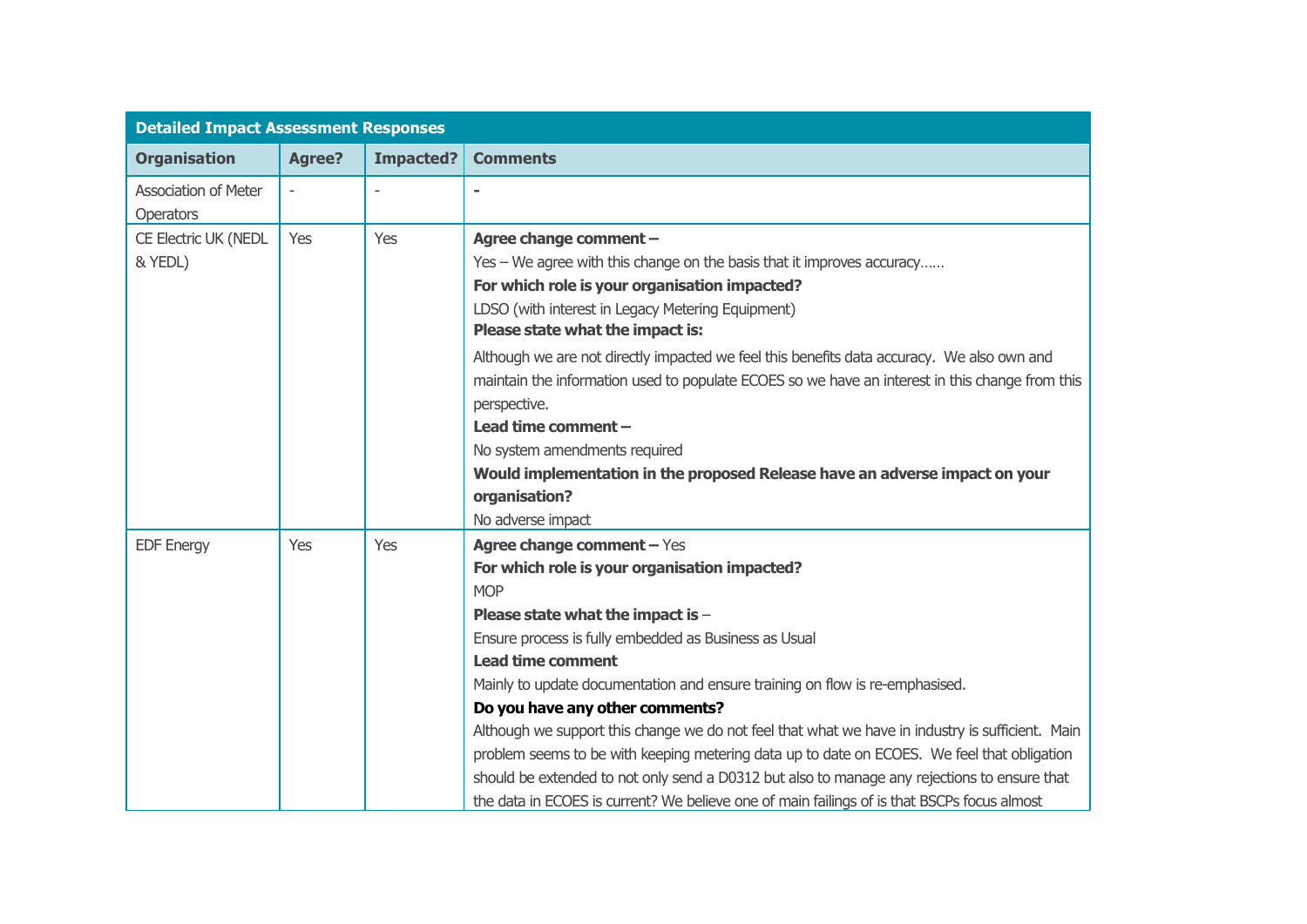| <b>Detailed Impact Assessment Responses</b>      |     |           |                                                                                                                                                                                                                                                                                                                                                                                                                                                                                                                                                                                                                                                                                                                                                                         |
|--------------------------------------------------|-----|-----------|-------------------------------------------------------------------------------------------------------------------------------------------------------------------------------------------------------------------------------------------------------------------------------------------------------------------------------------------------------------------------------------------------------------------------------------------------------------------------------------------------------------------------------------------------------------------------------------------------------------------------------------------------------------------------------------------------------------------------------------------------------------------------|
|                                                  |     |           | entirely on timeliness of sending data but not on quality. Sending a flow on time that fails to<br>process is no better than sending nothing at all. Perhaps as we move forward we might want to<br>consider this for future similar changes.                                                                                                                                                                                                                                                                                                                                                                                                                                                                                                                           |
| IBM (for and on behalf Yes<br>of Scottish Power) |     | <b>No</b> |                                                                                                                                                                                                                                                                                                                                                                                                                                                                                                                                                                                                                                                                                                                                                                         |
| Imserv                                           | Yes | Yes       | Agree change comment -<br>Already doing this<br>For which role is your organisation impacted?<br>HHMO, NHHMO<br>Please state what the impact is -<br>We need to send a new D0312 in all cases where any of the data items within it have changed<br><b>Lead time comment</b><br>We already do this so no impact<br>Would implementation in the proposed Release have an adverse impact on your<br>organisation?<br><b>No</b><br>Associated costs comment -<br><b>None</b>                                                                                                                                                                                                                                                                                               |
| <b>Lowri Beck Services</b><br>Ltd                | Yes | Yes       | Agree change comment -<br>Yes - Even though BSCP514 does not state when the D0312 should be sent, LBSL MOA currently<br>sends D0312 to ECOES when MTDS are sent. This is to ensure ECOES is kept in line with the data<br>in the MTDS being sent out to other parties.<br>For which role is your organisation impacted?<br><b>NHHMO</b><br>Please state what the impact is -<br>LBSL MOA currently sends D0312 to ECOES when MTDS are sent to other parties. This is to<br>ensure ECOES is kept in line with the data in the MTDS being sent out and would cover any data<br>changes. However this change would impact us if we are to ONLY send D0312 for the scenarios<br>listed in the CP. We have been working on the assumption that when the new MOP receives the |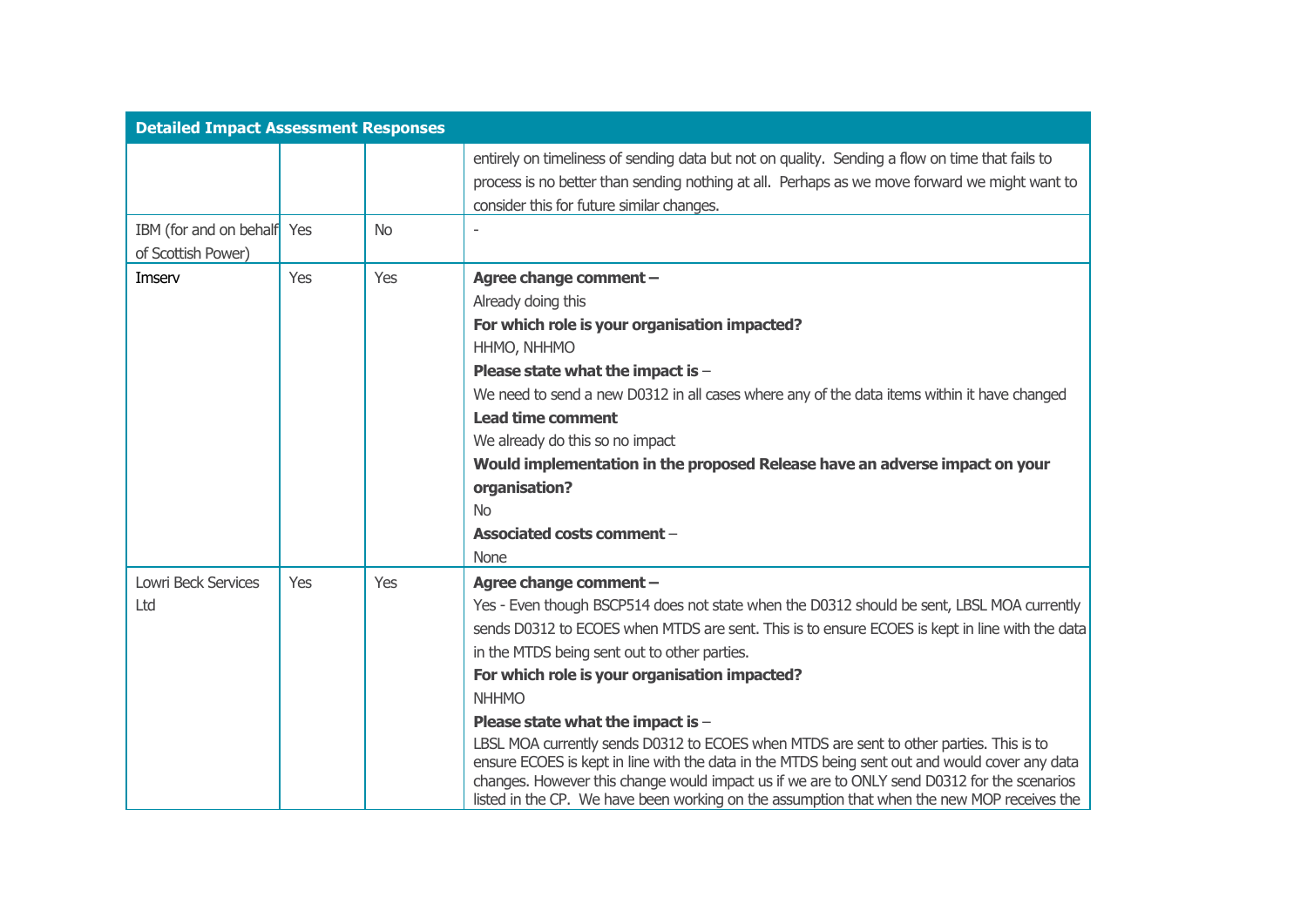| <b>Detailed Impact Assessment Responses</b> |     |           |                                                                                                                                                                                                                                                                                                                                                       |
|---------------------------------------------|-----|-----------|-------------------------------------------------------------------------------------------------------------------------------------------------------------------------------------------------------------------------------------------------------------------------------------------------------------------------------------------------------|
|                                             |     |           | MTDS for the first time, the new MOP cannot determine if there has been a data change at that<br>point, so sends the flow out just in case. If the data was identical to what ECOES already has then<br>no harm done; if it is different then we are assuming that the old MOP hadn't provided ECOES<br>with the update prior to sending the data on. |
|                                             |     |           | We would like some clarification as to whether the scenarios listed are the ONLY points where a                                                                                                                                                                                                                                                       |
|                                             |     |           | D0312 should be sent. Should we stop sending the D0312 at the time of a CoS from now on and<br>assume that the old MOP has updated ECOES accordingly?                                                                                                                                                                                                 |
|                                             |     |           | Lead time comment -                                                                                                                                                                                                                                                                                                                                   |
|                                             |     |           | 60 days - We rely on a 3rd party supplier for the MOA software. We would need a versioned                                                                                                                                                                                                                                                             |
|                                             |     |           | change document for them to act. The change would then need to be tested both by the 3rd                                                                                                                                                                                                                                                              |
|                                             |     |           | party and then by ourselves.                                                                                                                                                                                                                                                                                                                          |
|                                             |     |           | Would implementation in the proposed Release have an adverse impact on your                                                                                                                                                                                                                                                                           |
|                                             |     |           | organisation?                                                                                                                                                                                                                                                                                                                                         |
|                                             |     |           | No adverse impact                                                                                                                                                                                                                                                                                                                                     |
|                                             |     |           | Do you have any other comments -                                                                                                                                                                                                                                                                                                                      |
|                                             |     |           | We would like some clarification as to whether the scenarios listed are the ONLY points where a                                                                                                                                                                                                                                                       |
|                                             |     |           | D0312 should be sent. Should we stop sending the D0312 at the time of a CoS from now on and                                                                                                                                                                                                                                                           |
|                                             |     |           | assume that the old MOP has updated ECOES accordingly?                                                                                                                                                                                                                                                                                                |
| npower                                      | Yes | <b>No</b> | Would implementation in the proposed Release have an adverse impact on your                                                                                                                                                                                                                                                                           |
|                                             |     |           | organisation?                                                                                                                                                                                                                                                                                                                                         |
|                                             |     |           | No impact                                                                                                                                                                                                                                                                                                                                             |
| <b>TMA Data</b>                             | Yes | <b>No</b> |                                                                                                                                                                                                                                                                                                                                                       |
| Management Ltd                              |     |           |                                                                                                                                                                                                                                                                                                                                                       |
| <b>Wessex Water Energy</b>                  | Yes | <b>No</b> | Agree change comment -                                                                                                                                                                                                                                                                                                                                |
| Group                                       |     |           | My colleagues and I work in Wessex Water's Energy Group managing $\sim$ 2,500 electricity supplies.                                                                                                                                                                                                                                                   |
|                                             |     |           | We find the information held in ECOES extremely useful and welcome any proposals that will                                                                                                                                                                                                                                                            |
|                                             |     |           | improve its accuracy and utility.                                                                                                                                                                                                                                                                                                                     |
|                                             |     |           | Any other comments - Gleen Sheern's proposal to help improve ECOES data quality receives                                                                                                                                                                                                                                                              |
|                                             |     |           | our support and we look forward to seeing this improvement implemented.                                                                                                                                                                                                                                                                               |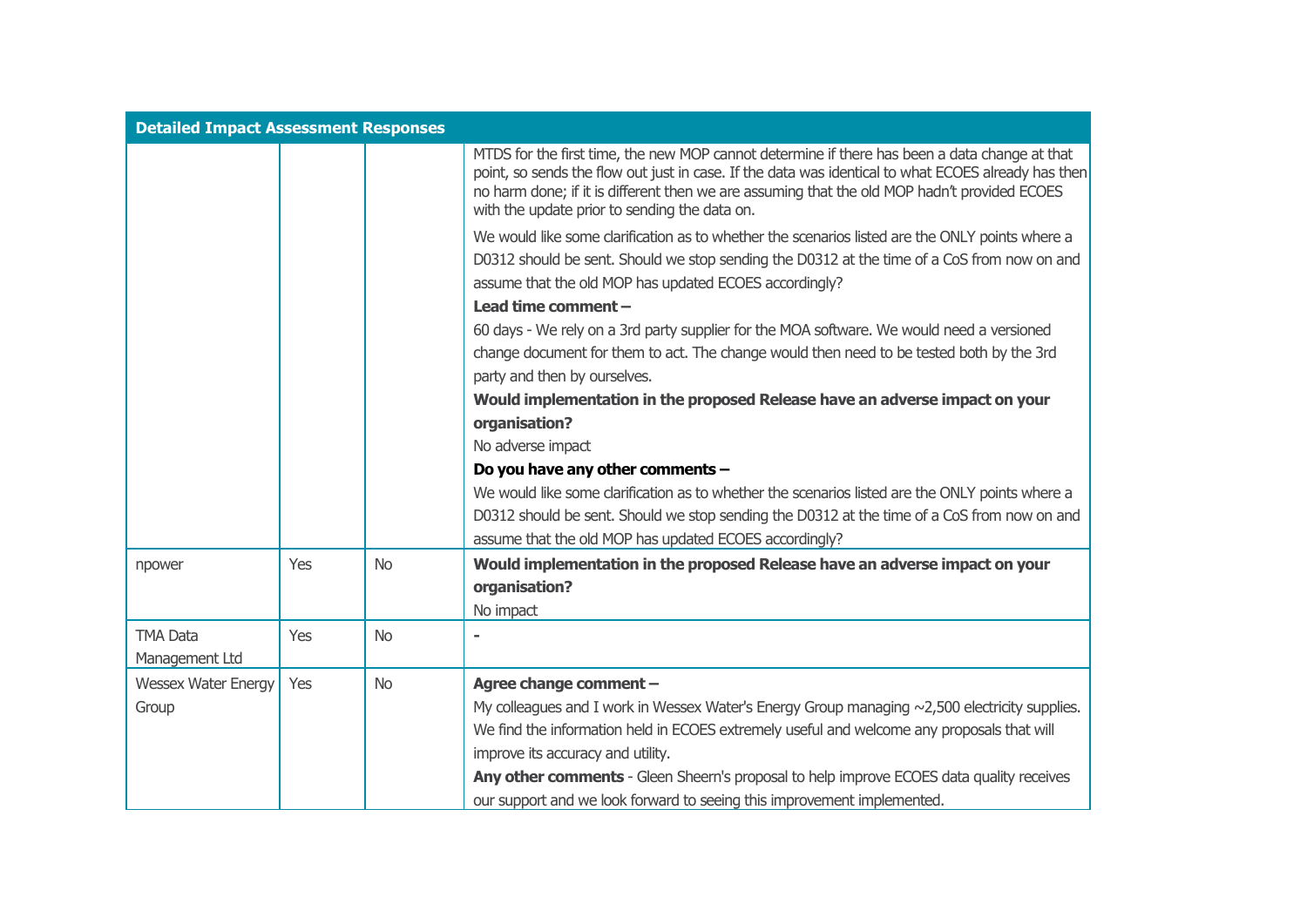#### Responses for CP1354 'Clarifying commissioning requirements of BSCP537 Qualification Appendix 1: Self Assessment Document (SAD)'

| <b>Summary of Responses</b>                     |                                                                                                                                                                           |                          |                          |                             |  |  |  |
|-------------------------------------------------|---------------------------------------------------------------------------------------------------------------------------------------------------------------------------|--------------------------|--------------------------|-----------------------------|--|--|--|
| <b>Organisation</b>                             | <b>Capacity in which Organisation operates in</b>                                                                                                                         | <b>Agree?</b>            | <b>Impacted?</b>         | Days needed to<br>implement |  |  |  |
| <b>Association of Meter</b><br><b>Operators</b> | Trade association representing Meter Operators                                                                                                                            | Yes                      | <b>No</b>                |                             |  |  |  |
| npower                                          | Supplier & Supplier Agents                                                                                                                                                | No.                      | Yes                      |                             |  |  |  |
| <b>CE Electric UK (NEDL</b><br>& YEDL)          | <b>LDSO</b>                                                                                                                                                               | Yes                      | Yes                      | $\overline{\phantom{a}}$    |  |  |  |
| <b>EDF Energy</b>                               | Supplier, NHH Agents and HH MOP                                                                                                                                           | Yes                      | <b>No</b>                | $\overline{\phantom{a}}$    |  |  |  |
| IBM (for and on behalf<br>of Scottish Power)    | ScottishPower Energy Management Ltd.<br>ScottishPower Generation Ltd.<br>ScottishPower Energy Retail Ltd.<br>ScottishPower Manweb plc.<br>ScottishPower Distribution Ltd. | Yes                      | <b>No</b>                | ٠                           |  |  |  |
| Imserv                                          | HHDC/DA/MO, NHHDC/DA/MO                                                                                                                                                   | $\overline{\phantom{a}}$ | $\overline{\phantom{a}}$ | $\sim$                      |  |  |  |
| Lowri Beck Services<br>Ltd                      | NHHMO/NHHDC/NHHDA                                                                                                                                                         | Neutral                  | <b>No</b>                | $\overline{\phantom{a}}$    |  |  |  |
| <b>TMA Data</b><br>Management Ltd               | HHDC, HHDA, NHHDA, NHHDC                                                                                                                                                  | Yes                      | <b>No</b>                | $\overline{\phantom{a}}$    |  |  |  |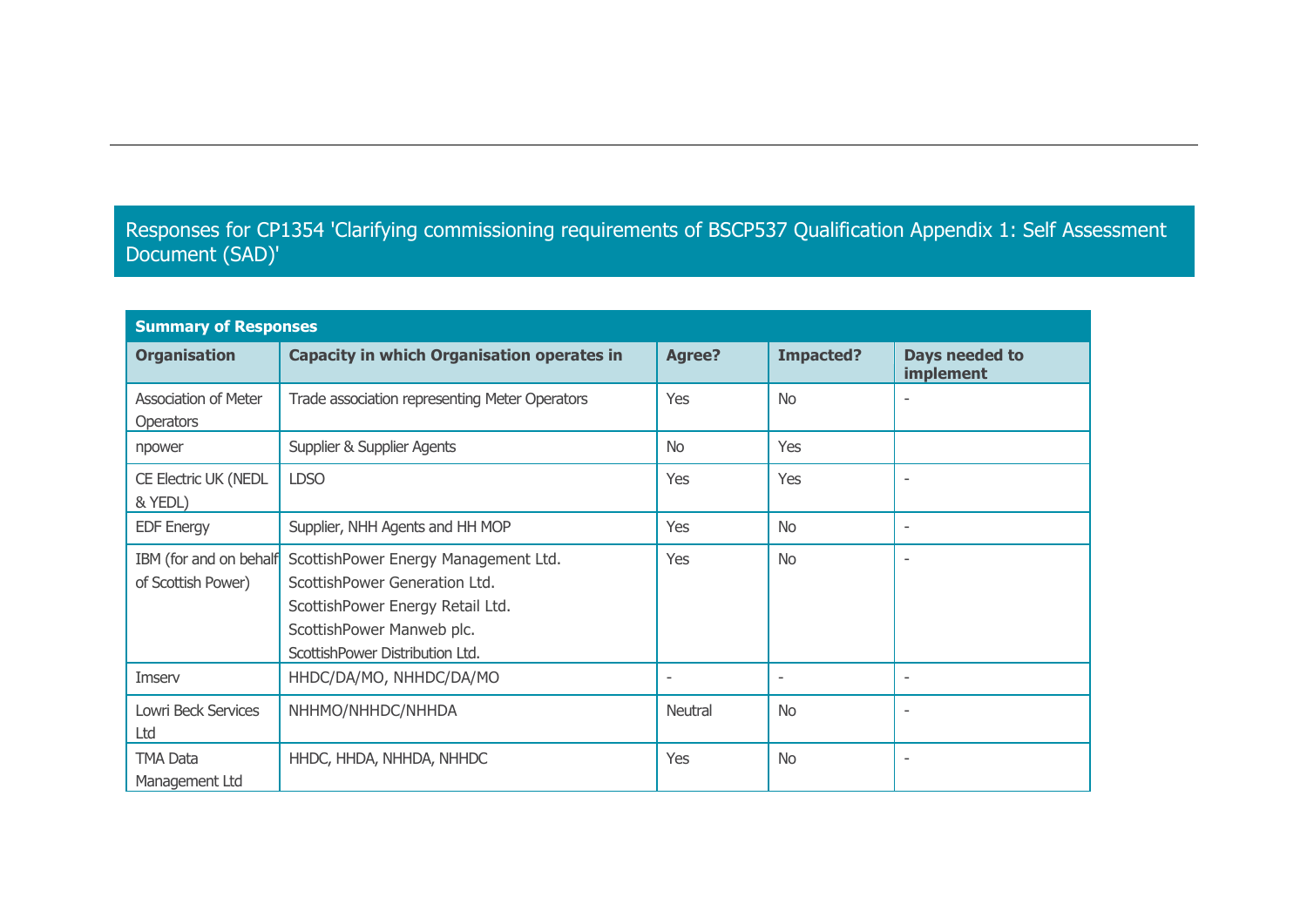| <b>Summary of Responses</b> |                                                  |  |  |
|-----------------------------|--------------------------------------------------|--|--|
|                             | Wessex Water Energy   2,500 electricity supplies |  |  |
| Group                       |                                                  |  |  |

| <b>Detailed Impact Assessment Responses</b>     |               |                  |                                                                                                                                                                                                                                                                                                                                                                                                                                                                                                                                                                                                                                                    |
|-------------------------------------------------|---------------|------------------|----------------------------------------------------------------------------------------------------------------------------------------------------------------------------------------------------------------------------------------------------------------------------------------------------------------------------------------------------------------------------------------------------------------------------------------------------------------------------------------------------------------------------------------------------------------------------------------------------------------------------------------------------|
| <b>Organisation</b>                             | <b>Agree?</b> | <b>Impacted?</b> | <b>Comments</b>                                                                                                                                                                                                                                                                                                                                                                                                                                                                                                                                                                                                                                    |
| <b>Association of Meter</b><br><b>Operators</b> | Yes           |                  | <b>Agree change comment - Yes</b><br>Support the basis of the change, but do not agreed with the provocative text about reduction of<br>skills within the Metering workforce. Also the provocative text that the cause of the errors, some<br>of which are caused by CT/VT information being incorrect/unknown stated/provided by the LDSO<br>and no fault of the MO.                                                                                                                                                                                                                                                                              |
|                                                 |               |                  | Would suggest that similar changes need to be included into the SAD for LDSO. The LDSO is<br>virtually always the Equipment Owner of the CT/VT equipment which is an essential part of the<br>Metering Equipment and upon which the Meter Operator is dependent. A recent MOCOPA <sup>®</sup><br>change has made the LDSO always responsible for the CT/VT equipment, which in part of the<br>BSC definition of Metering Equipment.                                                                                                                                                                                                                |
| <b>CE Electric UK (NEDL</b><br>& YEDL)          | <b>Yes</b>    | <b>Yes</b>       | Agree change comment -<br>Yes<br>We as an LDSO are affected by data inaccuracies in settlements caused by inaccurate meter<br>commissioning with impacts on our losses incentive. We welcome any proposal that assists<br>individuals applying to be qualified BSC meter operator agents to understand the full requirements<br>of meter commissioning and the importance of proper communication with the LDSO and/or<br>equipments owner.<br>For which role is your organisation impacted?<br><b>LDSO</b><br>Please state what the impact is -<br>This proposal could potentially help to reduce the amount of missing, inaccurate or incomplete |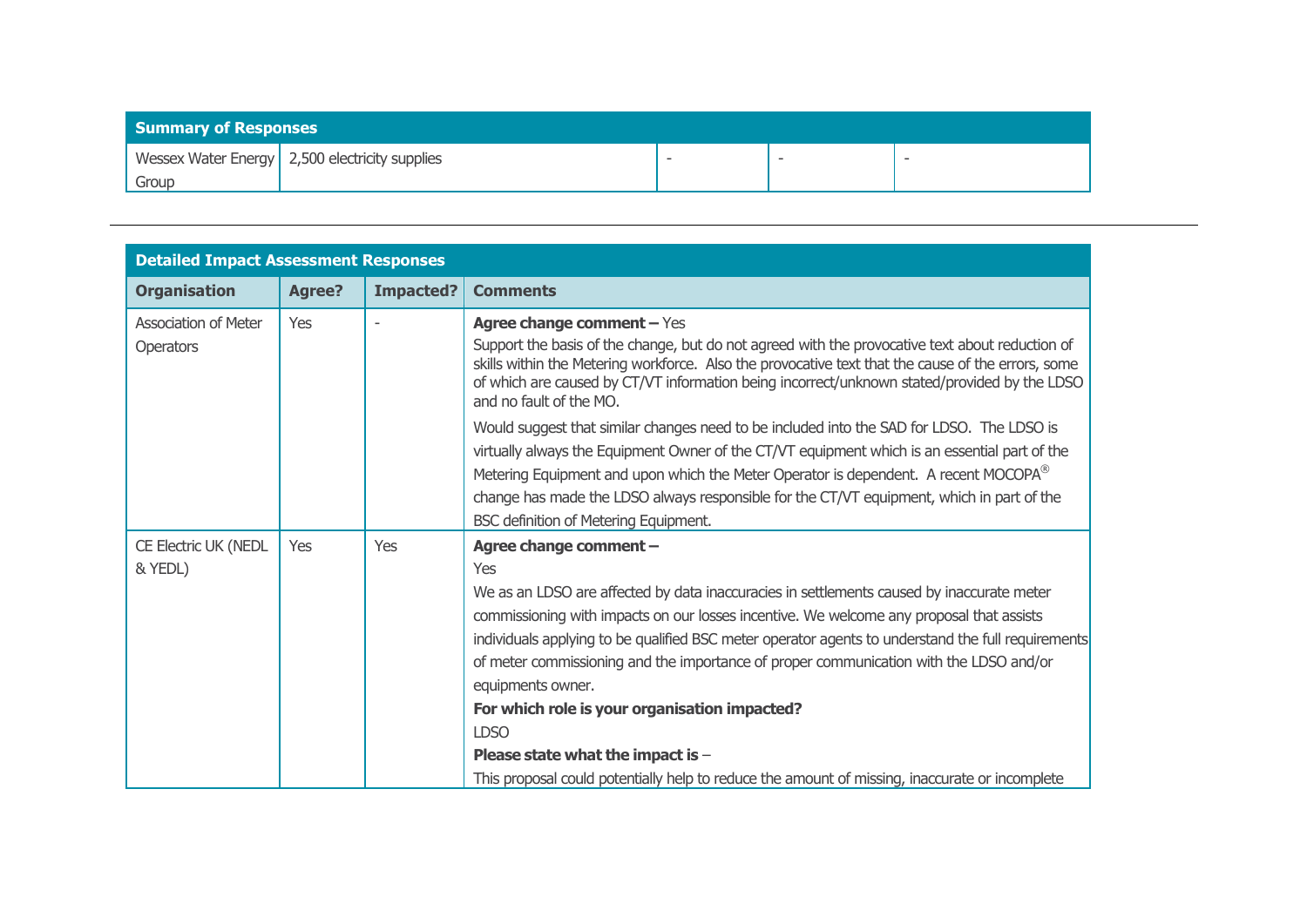| <b>Detailed Impact Assessment Responses</b>  |                |           |                                                                                                                                                                                                                                                                                                                                                                                                                                                                                                                                                                                                                                                                                                                                                                                                                                                                                                                                                                                                                                                                                                        |
|----------------------------------------------|----------------|-----------|--------------------------------------------------------------------------------------------------------------------------------------------------------------------------------------------------------------------------------------------------------------------------------------------------------------------------------------------------------------------------------------------------------------------------------------------------------------------------------------------------------------------------------------------------------------------------------------------------------------------------------------------------------------------------------------------------------------------------------------------------------------------------------------------------------------------------------------------------------------------------------------------------------------------------------------------------------------------------------------------------------------------------------------------------------------------------------------------------------|
|                                              |                |           | meter commissioning data which could improve the accuracy of settlements. More accurate<br>settlements would have positive impact on LDSOs since they have an incentive to reduce losses in<br>their price control mechanisms. Asking meter operator agents to specify the contacts and<br>communication lines with the equipment owner and to specify their controls for assessing the<br>quality of commissioning results should further emphasise the importance of meter commissioning<br>before the agents are permitted to work on the system.<br>Lead time comment -<br>We would not need any notice to implement this change<br>Would implementation in the proposed Release have an adverse impact on your<br>organisation?<br>No adverse impact anticipated<br><b>Associated costs comment</b><br>No associated costs on our organisation to implement the change<br>Any other comments -<br>We note the good work that the TAMEG has done on meter commissioning and we believe that<br>this proposal further highlights the importance of quality meter commissioning for all BSC parties. |
| <b>EDF Energy</b>                            | Yes            | <b>No</b> | $\blacksquare$                                                                                                                                                                                                                                                                                                                                                                                                                                                                                                                                                                                                                                                                                                                                                                                                                                                                                                                                                                                                                                                                                         |
| IBM (for and on behalf<br>of Scottish Power) | Yes            | <b>No</b> |                                                                                                                                                                                                                                                                                                                                                                                                                                                                                                                                                                                                                                                                                                                                                                                                                                                                                                                                                                                                                                                                                                        |
| Imserv                                       |                |           |                                                                                                                                                                                                                                                                                                                                                                                                                                                                                                                                                                                                                                                                                                                                                                                                                                                                                                                                                                                                                                                                                                        |
| Lowri Beck Services<br>Ltd                   | <b>Neutral</b> | <b>No</b> |                                                                                                                                                                                                                                                                                                                                                                                                                                                                                                                                                                                                                                                                                                                                                                                                                                                                                                                                                                                                                                                                                                        |
| npower                                       | <b>No</b>      | Yes       | For which role is your organisation impacted?<br>Mop<br>Please state what the impact is -<br>We believe that this change would make MOps responsible for parts of the metering system<br>which are currently the responsibility of the LDSO. This could mean additional process/training                                                                                                                                                                                                                                                                                                                                                                                                                                                                                                                                                                                                                                                                                                                                                                                                               |